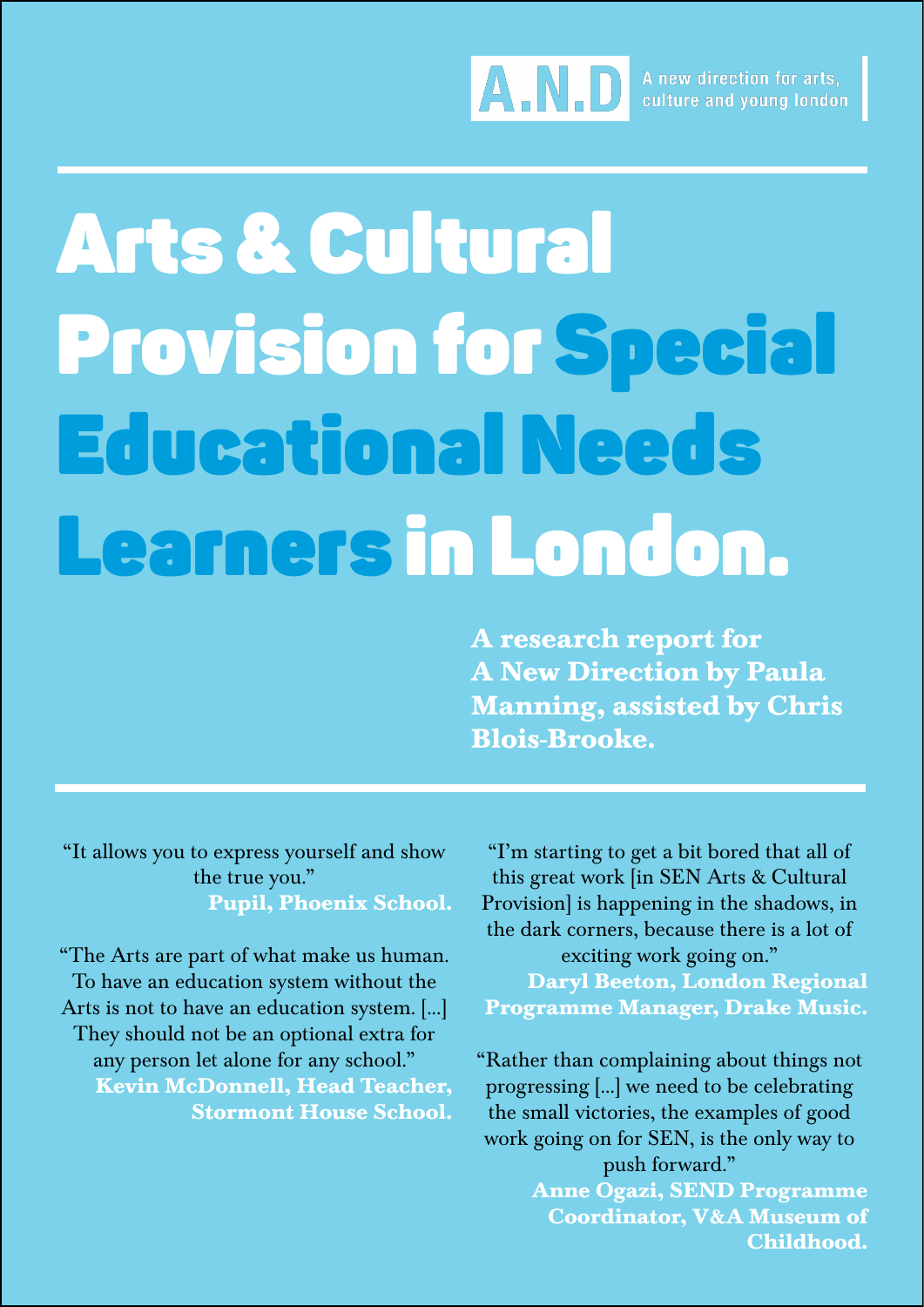# Executive **Summary**

**This research seeks to capture a 'snapshot' of examples of good practice in the provision of arts & cultural activities for SEN Learners in London and offers an overview of conversations with representatives from 14 arts & cultural organisations, 8 SEN Schools and a select group of parents and pupils that formed the research sample. Illustrating our learning so far about the tremendous opportunities, and threats to provision in the future, it represents what we hope is just the start of a meaningful and ongoing dialogue between SEN Schools and arts & cultural organisations.**

# Access

#### **Justifying arts & culture as Access to**

**Learning.** Arts & cultural activities are often a creative route in for SEN learners to access both their broader learning objectives and curricular aims. They offer a way for learners to express themselves and develop a sense of identity whilst increasing their awareness and engagement with the world outside their daily classroom routine. SEN Schools value activities that offer learners the opportunity to generalise their learning, interact with new people and to develop their own cultural taste. Whilst SEN teachers like activities that provide a hook for other curriculum opportunities, there is widespread agreement that arts & cultural provision should be more openended rather than directly dictated by specific curriculum goals.

**Shaping Activities to Provide Access to Learning.** The disadvantage faced by SEN learners in accessing arts & culture is sometimes overlooked. There are various barriers to access

that need to be considered when planning and implementing arts & cultural activities for SEN Learners. These include both Physical barriers to access, as well as Cognitive & Emotional barriers, and should be considered the joint responsibility of arts & cultural organisations and SEN Schools. The limitations of inaccessible travel and transportation arrangements can frequently be a deal breaker, with a lack of facilities such as wheelchair ramps and lifts also presenting challenges. Whilst SEN Schools strive to offer their learners activities both in and outside of the school environment, some find the physical barriers are so great that an off-site visit may simply be unfeasible. In terms of overcoming the cognitive and emotional barriers to access, interviewees identified six main 'tools of access' to develop inclusive practice, namely;

- • creating a safe space
- • pre-project familiarisation
- using sensory resources and visual aids
- allowing a suitable timeframe for activities
- focus on the holistic experience
- • flexibility & adaptability.

Nonetheless, it must be stressed that meaningful inclusion for one learner may look very different from meaningful inclusion for another, and these 'tools' need continual adaptation to the different needs of different learners.

# **Capital**

#### **Exploiting Schools' Internal and External Resources.** 'In-House Cultural Capital' describes the cultural resources and expertise that schools already have within their own communities. Indeed, schools are increasingly using teachers', parents' and learners' own creativity to create their own in-house arts & cultural programmes. 'External Social Capital' describes the network of external contacts that schools have at their disposal to assist them with their arts & cultural provision, such as links with external networks, advisory groups, school governors and nearby neighbours.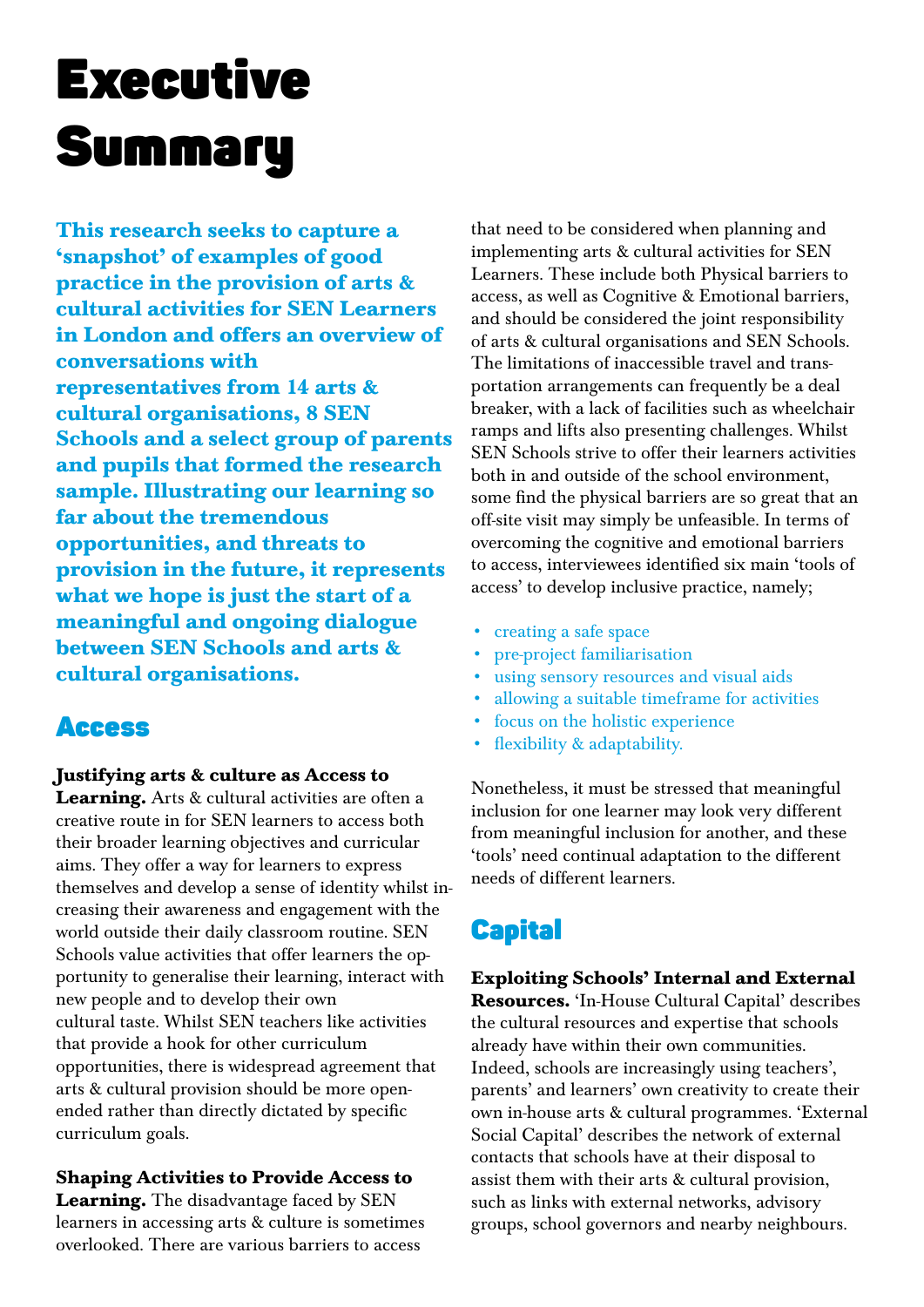# Investing

**Resourcing arts & cultural activities.** Arts & cultural activities for SEN learners are more dependent on financial, staff and time resources than such provision for mainstream. It is widely felt that provision does not necessarily have to be expensive to have a significant and lasting impact. Nonetheless, schools particularly value, and invest significantly in, organisations that can provide something that schools can't offer of their own accord, and projects that leave a legacy of professional development with their staff. Most often the costs of an arts & cultural activity are met by organisations' core or project-specific funding, together with a contribution from SEN Schools. In addition to pupil premium, schools are increasingly applying to external trusts, foundations or other organisations to meet this need on top of more traditional fundraising initiatives. Alarmingly, many interviewees reported that footfall is an issue when working with external funders, who prefer, and prioritise, the larger mainstream class sizes to smaller SEN groups. More work is needed to defend the case for working on high-impact projects with smaller class sizes in SEN arts & cultural provision. Schools also need to carefully consider how they invest in staffing their arts & cultural programme, with some taking staff with creative responsibilities off-timetable, sometimes for several days a week. Very much valued by arts & cultural organisations many schools also invest in Teaching Assistants with creative backgrounds for more one-to-one interaction during activities.

# **Framing**

#### **Marketing arts & cultural activities in a**

**SEN context.** Arts & cultural organisations have very different approaches to marketing their provision for SEN learners. Some market their work specifically under the 'SEN' label, highlighting the bespoke consideration of SEN learners' needs. Oppositely, others regard their Schools' programme as being suitably adaptive to all learners' needs and so reject the 'SEN' label. Whilst neither approach is at all better than the other, so as not to miss out on any valuable opportunities, SEN Schools should be aware that organisations market their programmes in these different ways.

#### **Packaging arts & cultural activities for learners, parents, funders, accreditation and Ofsted.**

It is important to frame arts & cultural activities for learners, with pre- and post- project lessons and evaluations providing them with suitable context, and celebrations of their work in order to recognise their achievements. Whilst there is no question that activities should always be designed primarily about learners' needs, it is fruitful for schools to retrospectively 'frame' activities to the priorities of Parents, Funders, Accreditation Boards and Ofsted. Engaging families in the arts & cultural activity through regular communication, submitting photographic evidence to funders, demonstrating criterion required for Artsmark accreditation, and linking arts & cultural provision to SMSC (Spiritual, Moral, Social, Cultural) Ofsted requirements are all incredibly useful endeavours.

# **Partnerships**

**Fostering Good Partnership Practice.** A

tremendous variety of different partnerships between arts & cultural organisations and SEN Schools exist. These are often born out of teachers' own experiences and interests, as well as through word-of-mouth recommendations and online research. Successful partnership practice is forged through organisations' awareness of inclusive practice, the adaptability and flexibility of both parties, pre-project co-planning and good communication. Having built-in points for formal communication is fundamental to the process, as is having clearly defined roles and responsibilities that recognise each other's areas of expertise. Schools and organisations have a shared responsibility to challenge each other's, and the learners', expectations of what the project can achieve. Nevertheless, in working on collaborative projects it is especially important to acknowledge the constraints under which the other party is operating, such as limited finance and staff time.

# **Networking**

**Developing Collaboration.** Greater collaboration between arts & cultural organisations and SEN Schools would be mutually beneficial. There is an increasing awareness of the need to include the voices of SEN learners in this process. There was a call for networks such as A New